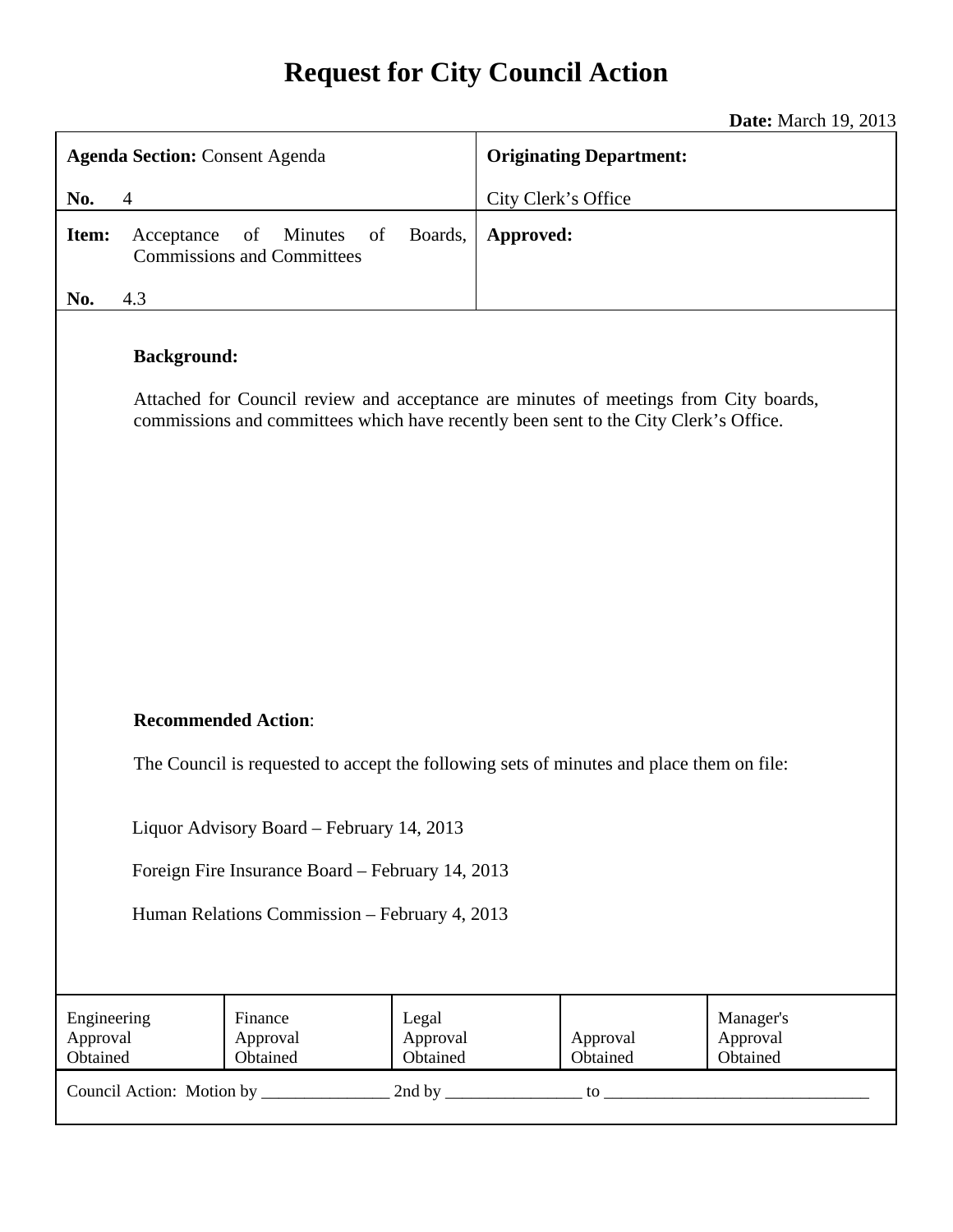

The City of Carbondale's Liquor Advisory Board held a meeting on Thursday, February 14, 2013, in Room 103 of the Carbondale Civic Center, 200 South Illinois Avenue. Vice-Chair Mills called the meeting to order at 5:30 p.m. with the following-named members of the Board present/absent:

#### **1. Roll Call**

Present: John Mills, Dave Loftus, Steve Payne, Erin Fogarty, Joyce Webb

Absent: Mark Robinson

A quorum was available to take action on the agenda items. City Staff present for the meeting included Acting City Clerk Jennifer Sorrell, Fire Chief John Michalesko, and Economic Development Coordinator Gary Williams

#### **2. Approval of Minutes**

E. Fogarty moved, J. Webb seconded, to approve the minutes from July 7, August 4, and August 10, 2011, as well as January 10, 2013. VOTE: All voted aye, motion declared carried.

#### **3. Consideration of an application for two Class F1 liquor licenses for Carbondale Main Street's Art and Wine Fairs**

 Meghan Cole, Director of Carbondale Main Street, was present to answer questions from the Board. J. Mills noted that there had been no past problems stemming from these annual events and asked the applicant if there were any changes planned. Ms. Cole indicated that there were no planned changes. D. Loftus moved, E. Fogarty seconded, to approve the application for two Class F1 liquor licenses for Carbondale Main Street's Art and Wine Fairs, pending receipt of any outstanding items. VOTE: All voted aye, motion declared carried.

## **4. Consideration of revisions to Title Two of the Carbondale Revised Code as it relates to modification and expansion of current Class H licenses and the creation of a Class I license**

Economic Development Coordinator Gary Williams addressed the Board to give background information about Class H license expansion and the interest expressed to create a Class I license. Mr. Williams indicated that incorporating craft businesses, including microbreweries and micro distilleries, with wineries under the Class H license would enhance tourism and economic development. The license would encourage regionally-produced products with on-site sampling, sales of products by the package, and allow moderate sales of products produced off-site. Mr. Williams noted that allowing tastings at farmers' markets has become popular around the country as it encourages buying regionally-produced and locally-sourced products. Mr. Williams introduced Mr. Brad Genung of Owl Creek Vineyard who explained that the business had been invited to participate at the Carbondale Farmers' Market. J. Mills asked for clarification on the invitation from the Carbondale Farmers' Market and Mr. Genung explained that the group decides on who to invite based on space, demand and which vendor would best suit their needs. J. Mills commented that while he personally does not have an issue with this idea, he suspects that there is a perception of the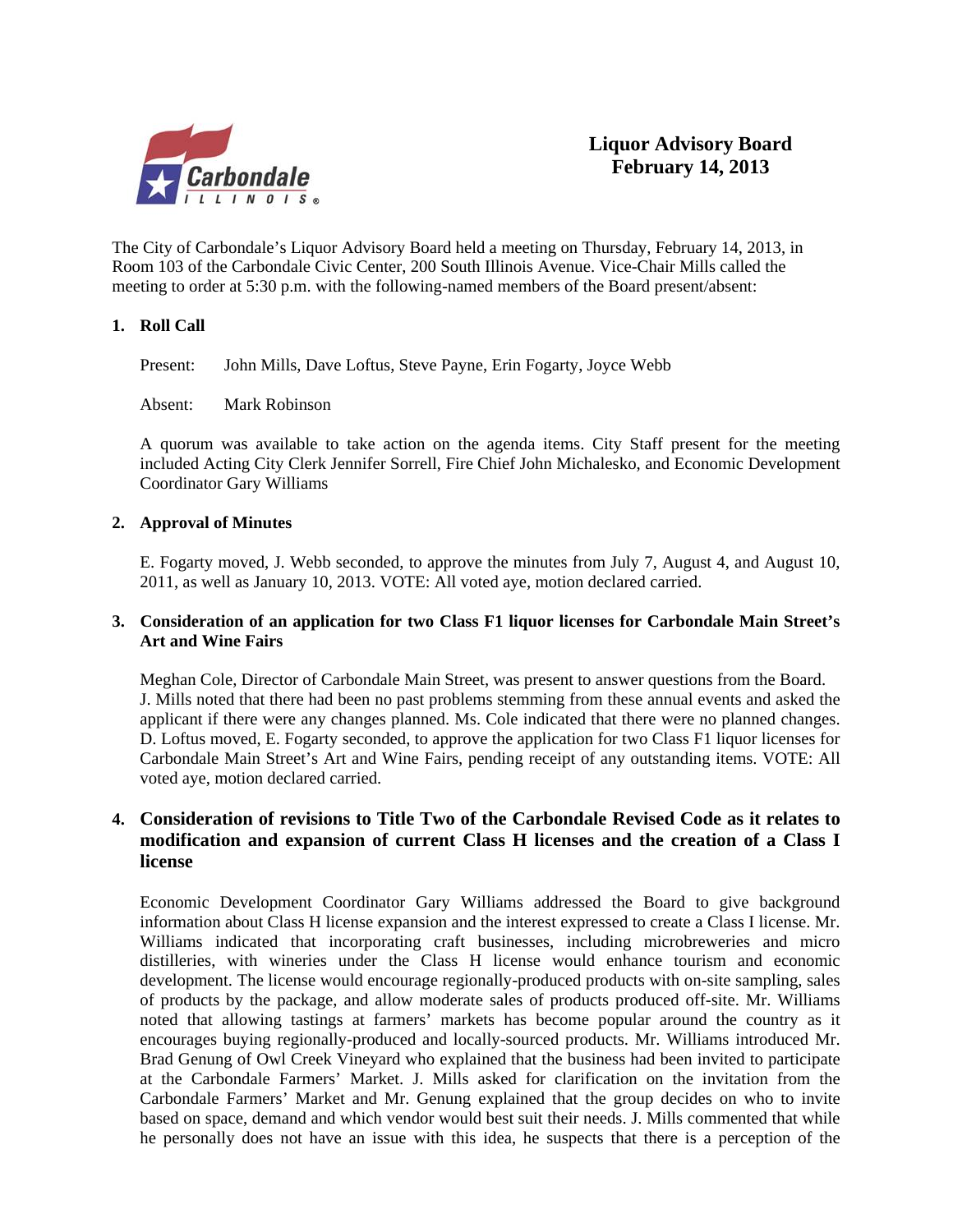Farmers' Market being a family-friendly affair. J. Webb remarked that most attendees of the Carbondale Farmer's Market do not have children with them. Mr. Genung stated that Owl Creek's invitation likely stems from the business not focusing on a younger crowd and having locally-grown and locally-produced products. J. Webb asked about the other vendors' feelings and Mr. Genung indicated that the other vendors are who extended the invitation. J. Mills asked if other wineries, microbreweries or micro distilleries would also be invited and Mr. Genung responded that the Farmers' Market tries to avoid duplication and would likely not invite another winery. He suggested that if they would invite a microbrewery or micro distillery, it would likely be down the road. J. Mills questioned how they intended to monitor the age of tasters and Mr. Genung remarked that he would be present at the market and the business currently monitors age and overconsumption at the winery. J. Mills suggested that if this venture were to be successful, at some point there might be multiple vendors allowing sampling. He suggested that in this scenario there might be some concern about managing responsible consumption. E. Fogarty noted that with the participation in the Farmers' Market being by invitation only, there might be control over the number of vendors and Mr. Genung indicated that any expansion would be very cautious. J. Mills suggested that in the future, if Owl Creek were the only authorized vendor, the City might hear complaints from other producers wanting to participate.

 J. Webb moved, E. Fogarty seconded, to approve the revisions to the Carbondale Liquor Code as proposed. VOTE: All voted aye, motion declared carried.

#### **5. Consideration of Second Quarter Reports from the Fire Department, Building and Neighborhood Services, and Police Department**

 J. Mills asked if Ice Box Bar and Grill had closed and the Acting City Clerk indicated it had. D. Loftus asked if the closure was permanent and the Clerk was unable to confirm or deny permanent closure. E. Fogarty remarked it was disappointing to hear of multiple business closures. The Board reviewed the reports noting few problems. E. Fogarty moved, D. Loftus seconded, to accept the second quarter reports and place them on file. VOTE: All voted aye, motion declared carried.

#### **6. Discussion with Representatives of Sidetracks and Pinch Penny Pub**

Brian Woodruff, general manager of Sidetracks, was present to answer questions from the Board. J. Mills explained why he had been requested to attend. J. Webb asked if there were employees covering the door and what type of IDs were requested. Mr. Woodruff responded that staff at the door check for state-issued identification. J. Mills asked how they intended to reduce their numbers. Mr. Woodruff stated that the staff needed to be more vigilant. J. Mills asked about staffing levels and Mr. Woodruff replied that it varies depending on the time of the night and season. E. Fogarty asked how the staff approached potential underage drinkers. J. Mills asked if the bar used dual stamps and if they were transferrable. Mr. Woodruff indicated they had multiple sets of dual stamps and that although they may be transferrable, the image would be reversed. J. Webb asked the manager why he thought the numbers had increased and he indicated that it was due to the increase in customers compared to their normal business. Mr. Woodruff commented that they are very careful not to serve underage patrons.

 James Karayiannis was present to answer questions from the Board. J. Mills explained why he had been requested to attend and asked about the difference in arrest numbers between Copper Dragon and Pinch Penny Pub. Mr. Karayiannis remarked that there was not a difference, but that the police go to Pinch Penny Pub first to write tickets and then stop. J. Mills suggested that Pinch Penny Pub may be first on the list, but that is because they are finding violators. Mr. Karayiannis noted that Sidetracks' and Pinch Penny Pubs' closest competitors were closed during those months. Mr. Karayiannis asked how he could stop patrons from producing false IDs and buying drinks for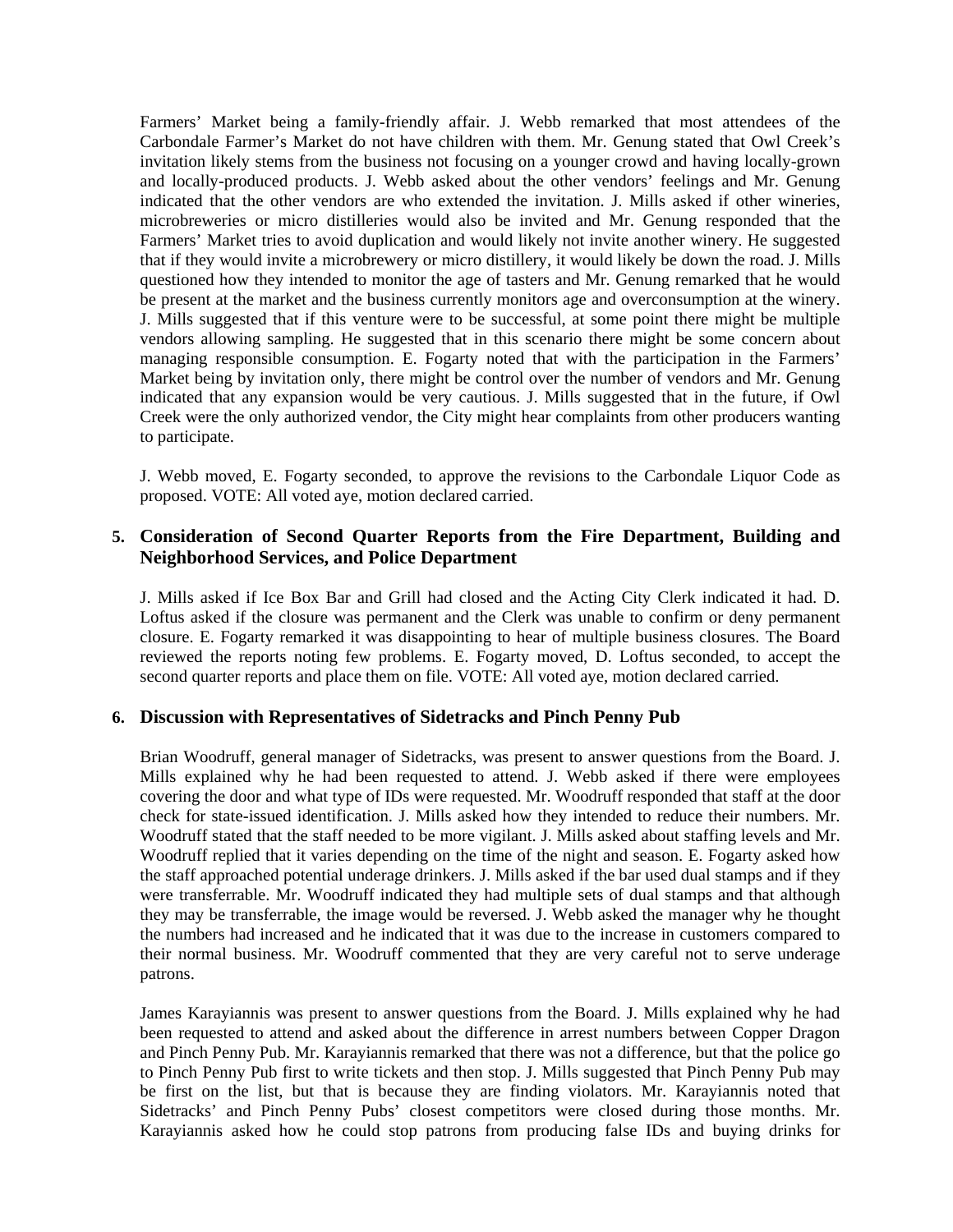underage friends. He noted that there was zero delivery to minors in the reports. J. Mills stated that he generally attributed the problems to the employees rather than the liquor license holder. Mr. Karayiannis remarked he believed the employees' supervision and performance to be excellent and the staffing levels to be exorbitant. J. Mills asked if IDs were confiscated and Mr. Karayiannis indicated yes and that he has taken multiple IDs from the same patrons. He emphatically stated that the burden needs to be placed on the violators. Mr. Karayiannis remarked that his house had been robbed twice, but he wouldn't be calling the police department in to reduce robberies in Carbondale. He continued to carry the analogy to speeding violators and the disregard for the risk they assumed. J. Mills stated that the Board does not have answers, but rather is seeking answers from him. J. Webb asked about the legal age for bar entry and commented that since they could not drink, it was a dumb rule. Mr. Karayiannis asked if it would be better to have them supervised at his bar or attending an illegal house party. He also commented that with underground bars, there were zero taxes being paid and drunk driving resulting from zero supervision. J. Mills again asked about Mr. Karayiannis' ideas, to which Mr. Karayiannis stated he could hire more people and spend valuable dollars on manpower to supervise those incapable of supervising themselves. He noted that at some point the business would not be viable in trying to staff at levels needed to achieve zero arrests. D. Loftus, noting the thousands of customers passing through the bar, asked if during those peak times, such as the first two weeks of school, if there was anything that could be done to decrease arrests and Mr. Karayiannis commented the only thing he could think of was "more." D. Loftus suggested increasing staff during that particular spike and Mr. Karayiannis asked if it were conceivable that the police were attempting to set the tone during that particular time as well. S. Payne asked if he had considered the 21 and over option, noting that if they were unable to drink then their value was diminished. Mr. Karayiannis stated he had considered it, but that at some point those patrons do turn of age and their value increases. He then shared a story regarding an employee had been ticketed multiple times for underage drinking. Mr. Karayiannis stated that this issue has to be looked at from both sides, that the more popular a location is, the higher the stakes for underage patrons to obtain a drink. He noted that people were willing to break the law multiple times because there is no penalty high enough for them to cease their behavior and stressed that the burden needed to be shared with stronger penalties such as removing them from school or fines of a thousand dollars. He repeated that the penalty needed to be dire enough to stop the activity. D. Loftus stated that the Board was not against him and J. Mills suggested sharing his oration with the Council. Mr. Karayiannis stated that he had. J. Mills and J. Webb asked about the setting of fines and the Acting City Clerk indicated that they were set by ordinance. J. Mills and Mr. Karayiannis discussed the perception of delivery to underage versus underage possession. E. Fogarty asked about targeting advertisement towards younger patrons, such as video cameras for Polar Bear and Mr. Karayiannis stated that she was confusing his establishment with another. Mr. Karayiannis discussed his bar's experience during Polar Bear. Mr. Karayiannis commented that while there was an argument for allowing 21 and older, there was a large population of underage students who wanted to be included in the nightlife of Carbondale. Mr. Karayiannis indicated that his business would do their best, but that the numbers would likely continue to flux with the volume of customers.

 Following the exit of Mr. Karayiannis, the Board discussed the issue of underage drinking and the difficulty in finding effective ways to address it. E. Fogarty commented on the impact of advertising to younger people. S. Payne elaborated on the problems of allowing underage patrons and not allowing them. He noted that Mr. Karayiannis raised a good point and that the assaults, battery, rapes, and molestation charges would greatly increase with illegal house parties and underground bars. He added that there was a responsibility shared for being a social incubator for young people. J. Mills agreed with S. Payne's assessment, but noted that there are some who cannot understand that and would hold the City responsible for the arrest numbers. J. Mills stated that he was surprised that the Council did not ask the Liquor Advisory Board about reducing the number of bar licenses, even by one. D. Loftus suggested that perhaps they may be a way of looking at where the violations are being found within the bar and addressing the matter from that perspective. S. Payne commented on the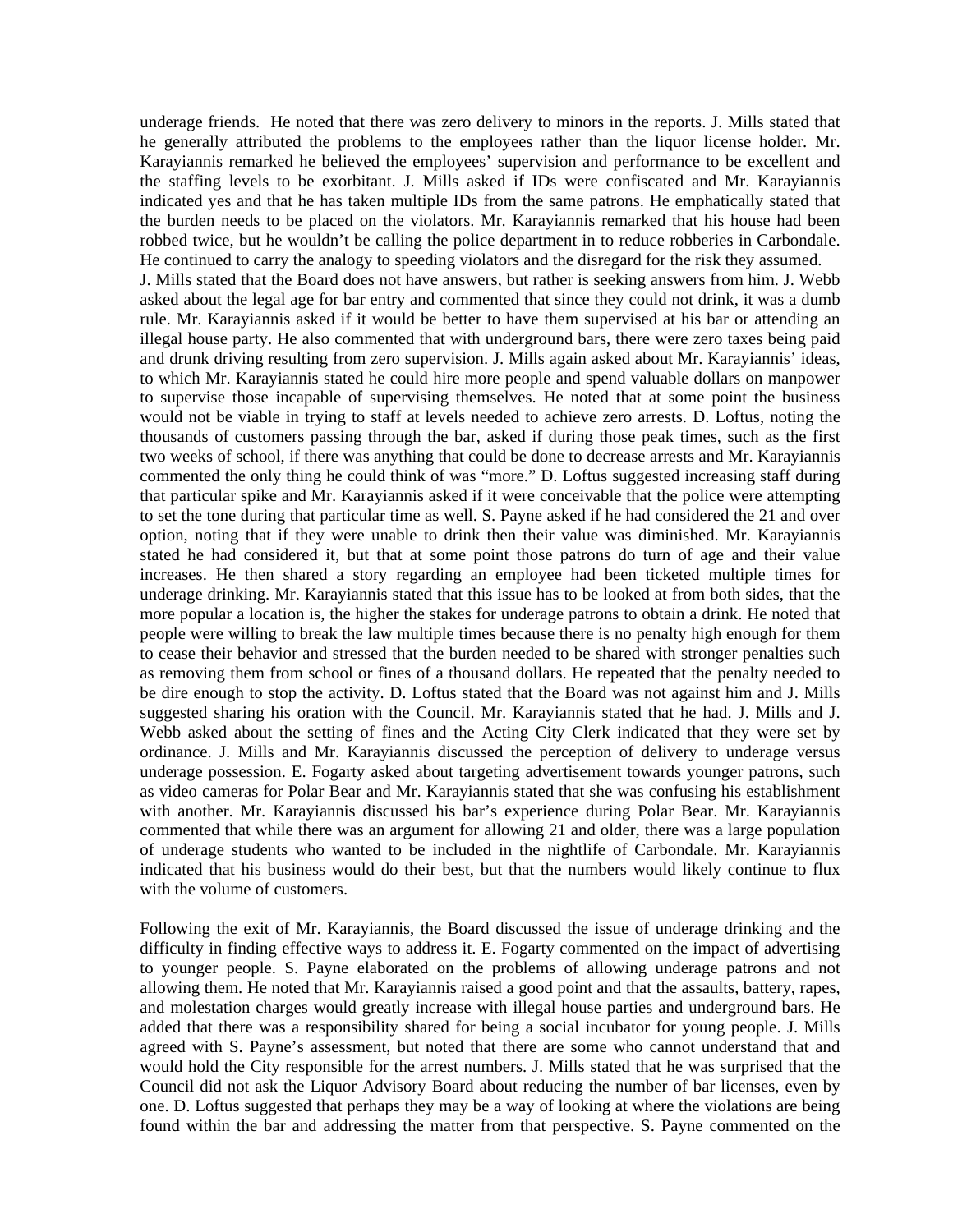problems with over-restrictiveness. There was discussion about the history of alcohol and students, the loss of businesses downtown, and different drinking mentalities in different college towns.

\_\_\_\_\_\_\_\_\_\_\_\_\_\_\_\_\_\_\_\_\_\_\_\_\_\_\_\_\_\_\_\_\_ \_\_\_\_\_\_\_\_\_\_\_\_\_\_\_\_\_\_\_\_\_\_\_\_\_\_\_\_\_

## **7. Adjournment**

Meeting adjourned at 6:35 p.m.

Jennifer R. Sorrell, Acting City Clerk Date Approved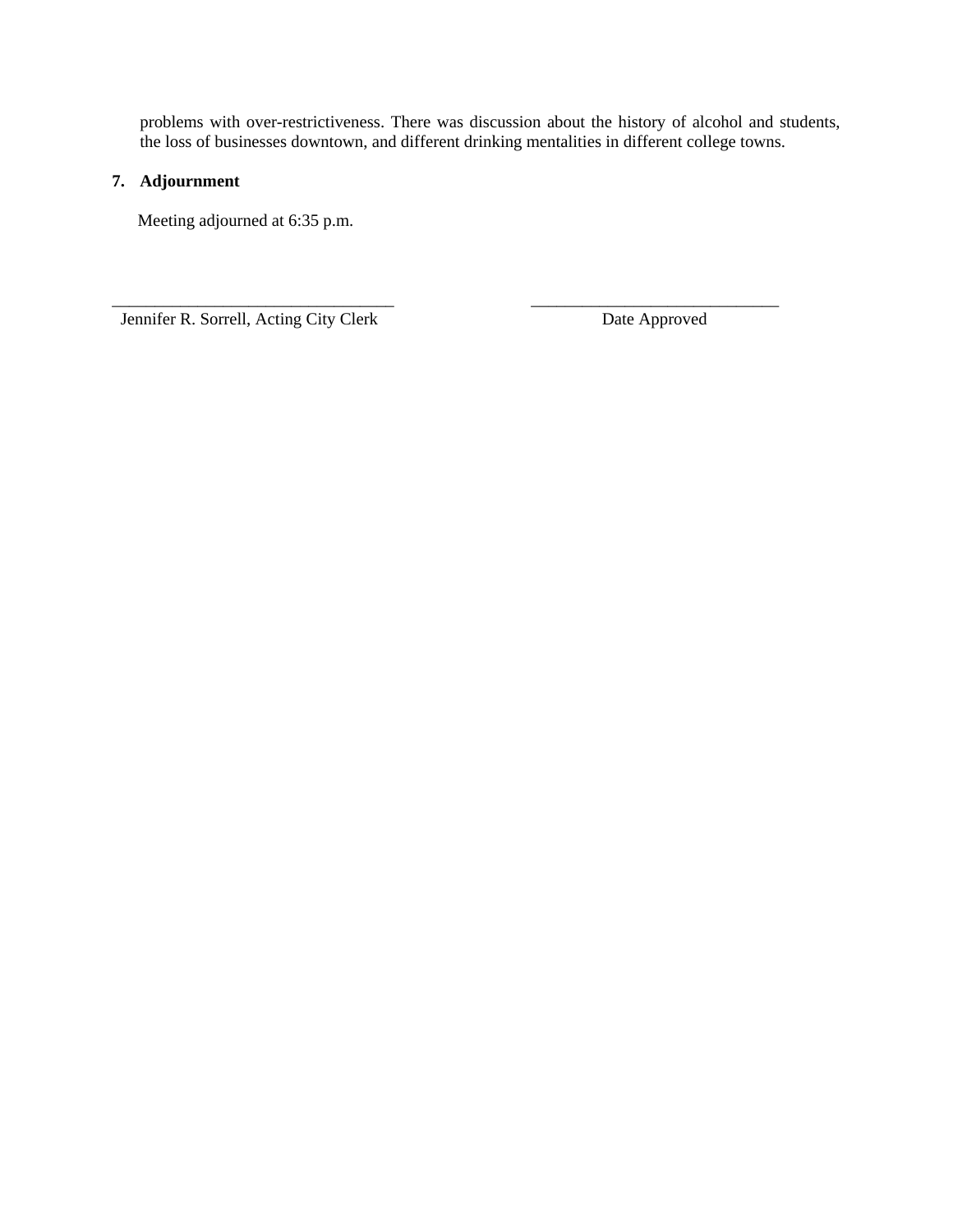## **CITY OF CARBONDALE, ILLINOIS FOREIGN FIRE INSURANCE BOARD**

## **MEETING MINUTES 5:00 PM, FEBRUARY 14, 2013 FIRE STATION #2, 300 S. OAKLAND AVENUE**

**PRESENT:** Chief John Michalesko, Assistant Chief Ted Lomax, Captain Mike Hertz, Mike Rishel, Ron Stolz, Rob Miller, Dylan Fairfield **ABSENT:** NONE **GUESTS**: NONE

## **CALL TO ORDER**

Ted Lomax called the meeting to order at 5:00 PM.

## **MINUTES OF PREVIOUS MEETING**

Motion was made by Mike Hertz to approve the minutes of the previous meeting, Mike Rishel seconds and all in favor.

## **TREASURER'S REPORT**

THE CURRENT BALANCE WAS \$41,353.23. OUTSTANDING EXPENDITURES TOTALED \$2,050 INCLUDING A FAN FOR STATION 1 (\$50.00) AND REPAIRS FOR STATION 1 BAY DOORS (\$2,000.00), MAKING THE TOTAL AVAILABLE BALANCE \$39,303.23. A MOTION WAS MADE BY MIKE RISHEL TO ACCEPT THE TREASURER'S REPORT, SECOND BY JOHN MICHALESKO AND ALL IN FAVOR.

## **UNFINISHED BUSINESS**

Overhead Door was scheduled to look at station 1 bay doors. Work boots had been returned for those whose didn't fit.

## **NEW BUSINESS**

A motion was made by Mike Hertz to purchase two adapters for the air supply on 42-7 to fit MSA SCBA masks at \$400.00 each totaling \$800.00. A second was made by Mike Rishel and all in favor. A motion was made by Mike Hertz to purchase a battery charger for station 1 to replace a malfunctioning charger totaling \$700.00. A second was made by Mike Rishel and all in favor. A motion was made by Mike Hertz to purchase two 2 ½" to 5" siamese adapters for future mutual aid calls at \$300.00 each totaling \$600.00. A second was made by John Michalesko and all in favor.

## **ANNOUNCEMENTS AND ADJOURNMENT**

The next meeting is to be scheduled for April 11, 2013. Mike Hertz made a motion to adjourn, Mike Rishel seconds and all in favor at 5:10 PM.

Dylan Fairfield, Secretary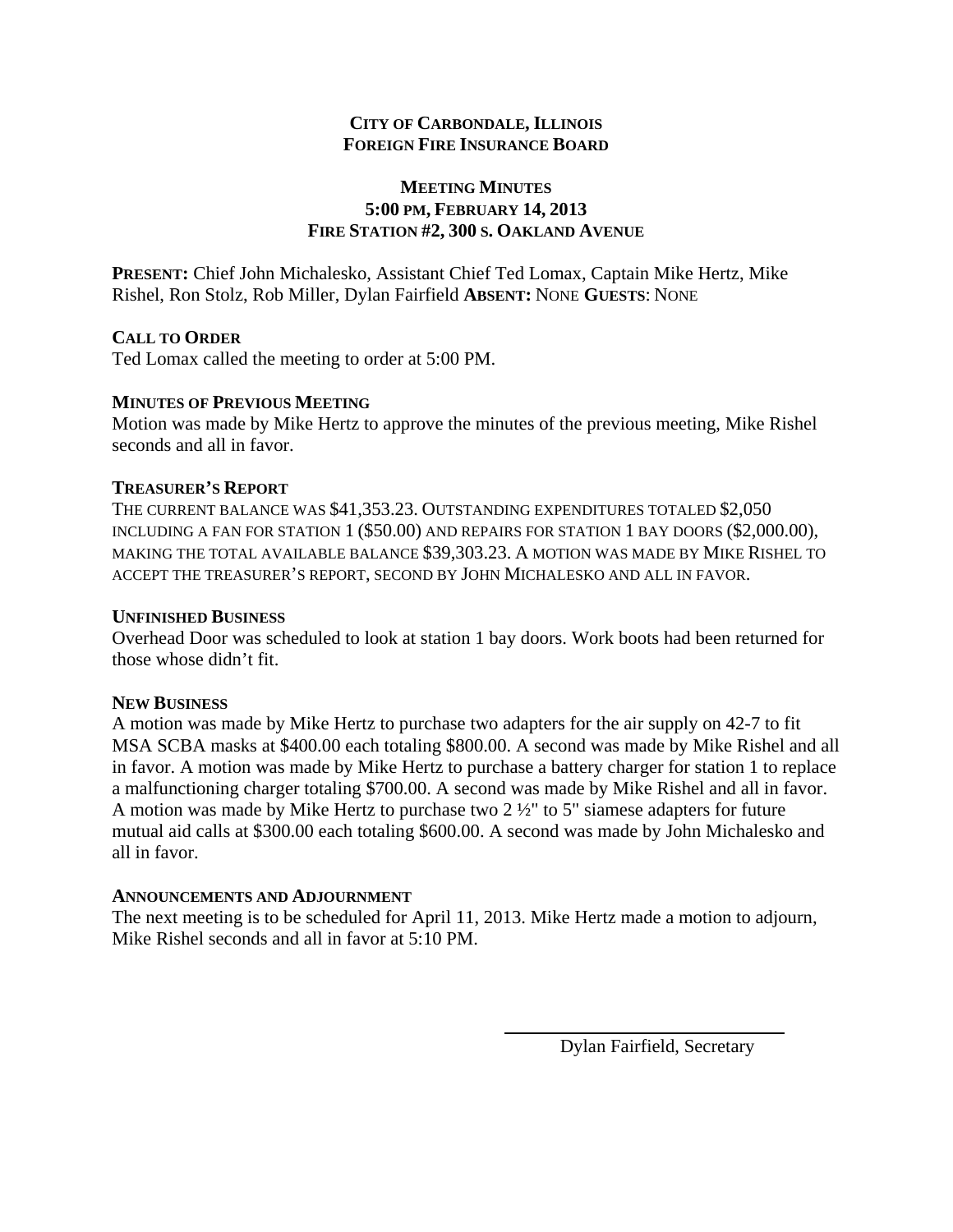

**Commissioners Present:** Jessica Bradshaw, Jeraldine Brown, Joseph Brown, Jerrold Hennrich, Sidney Logwood, Les O'Dell, Blaine Tisdale, Dora Weaver

**Commissioners Excused**: Jerrold Hennrich

**Commissioners Absent:**

**Study Circle Staff Present:** Sarah Heyer

**Guests Present:** Carolin Harvey, Maria Iwan, Faith Miller, Elius Reed, Zakee Tanksley,)

**Staff Present**: Deborah McCoy

## **Call to Order**

The meeting was called to order by Chair Bradshaw at 6:35 p.m

## **Minutes**

Motion was made by Commissioner Logwood and seconded by Commissioner Joseph Brown to approve the minutes from the December 3, 2012 meeting, with the correction that Sarah Heyer was not present. Motion carried. A meeting was not held in January 2013.

## **Announcements**

None

## **Public Comments**

Comments were made by Mr. Tanksley and Ms. Iwan regarding threats and disturbances directed at them by the tenants who occupy the two apartments beneath them. Mr. Tanksley and Ms. Iwan expressed their frustration and described their attempts to resolve the issue. Complaints have been made with Carbondale Police Department and SIU Students' Legal Assistance has been contacted where the Covenant of Peace & Quiet Enjoyment were discussed. Motion was made by Commissioner Logwood and seconded by Commissioner Weaver that a letter be written to the City Council requesting the City Manager to review and follow-up on the situation. Motion carried. Commissioners encouraged Mr. Tanksley and Ms. Iwan to check with the Land of Lincoln to find out what could be done to resolve the issue to allow them to move out. Commissioner O'Dell asked that Mr. Tanksley and Ms. Iwan accept an apology on behalf of the City as their experiences with the situation are not representative of the Carbondale community.

# **Study Circles Report**

Coordinator Heyer reviewed Carbondale's study circle history and the action groups that developed from